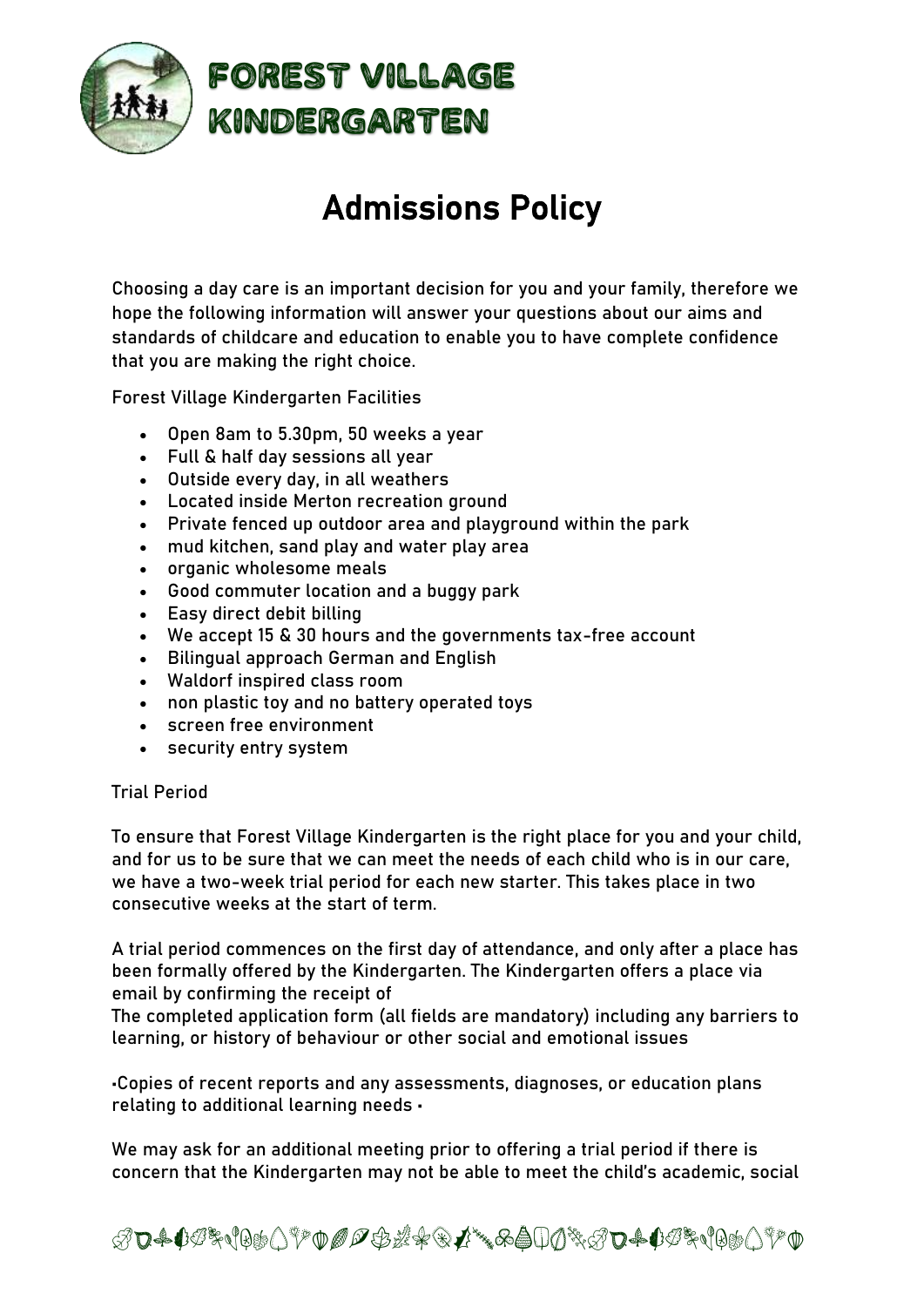and emotional needs (and do so without unreasonable detriment to our capacity to meet the needs of other children in our care). We may determine that a trial period should not go ahead.

During the trial period the child will join the class, and participate fully in the teaching, learning and life at Forest Village Kindergarten. The keyworker will be the main point of contact for the parents. At the end of the two week trial there will be a meeting with the child, the family, the keyworker and manager to reflect on the experience to decide if Forest Village Kindergarten is the right setting for your child and to establish whether their needs can be met by the Kindergarten.

We will also reflect on:

- Does the school feel that the school can meet the child's academic, social and emotional needs (and do so without unreasonable detriment to our capacity to meet the needs of other young people)?
- Do they have an interest in playing and do we believe they have, or will have, the capacity to take advantage of the learning environment at Forest Village Kindergarten?
- Do they want to come to the Kindergarten and participate?
- Has their behaviour during the trial weeks raised any concerns about their ability to be in Kindergarten without detracting from others' learning and / or general enjoyment of the Kindergarten?

This trial process leads to one of the following outcomes:

- The child will be offered a place permanently and where necessary or appropriate, with some conditions
- The child will be given more trial time if deemed necessary
- The child will not be offered a permanent school place and the reasons will be shared in a written statement
- The child or the family decide not to accept the place.

If the school deems that we are unable to meet the needs of a young person, the decision of the school is final.

### Children with SEND

It is the Kindergarten's responsibility to ensure every child's needs are met, and the Kindergarten commits to go out of their way to do so wherever possible. The admissions process for children with SEND is the same as others, but includes an informal meeting with the SEND support teacher to establish a thorough needs assessment. Once the Kindergarten have received the application form we will consider the request depending on vacancies available.

### Settling in Phase

We organise settling in sessions for the parents and child. This gives you the opportunity to provide us with lots of information about your child, their likes and dislikes, routines, favourite activities, how to comfort them if they become upset and how they have reacted when left before. It gives us/ keyworker the opportunity

ABCDEFGHIJKLMNOPQRSTVWXYZABCDEFGHIJKL